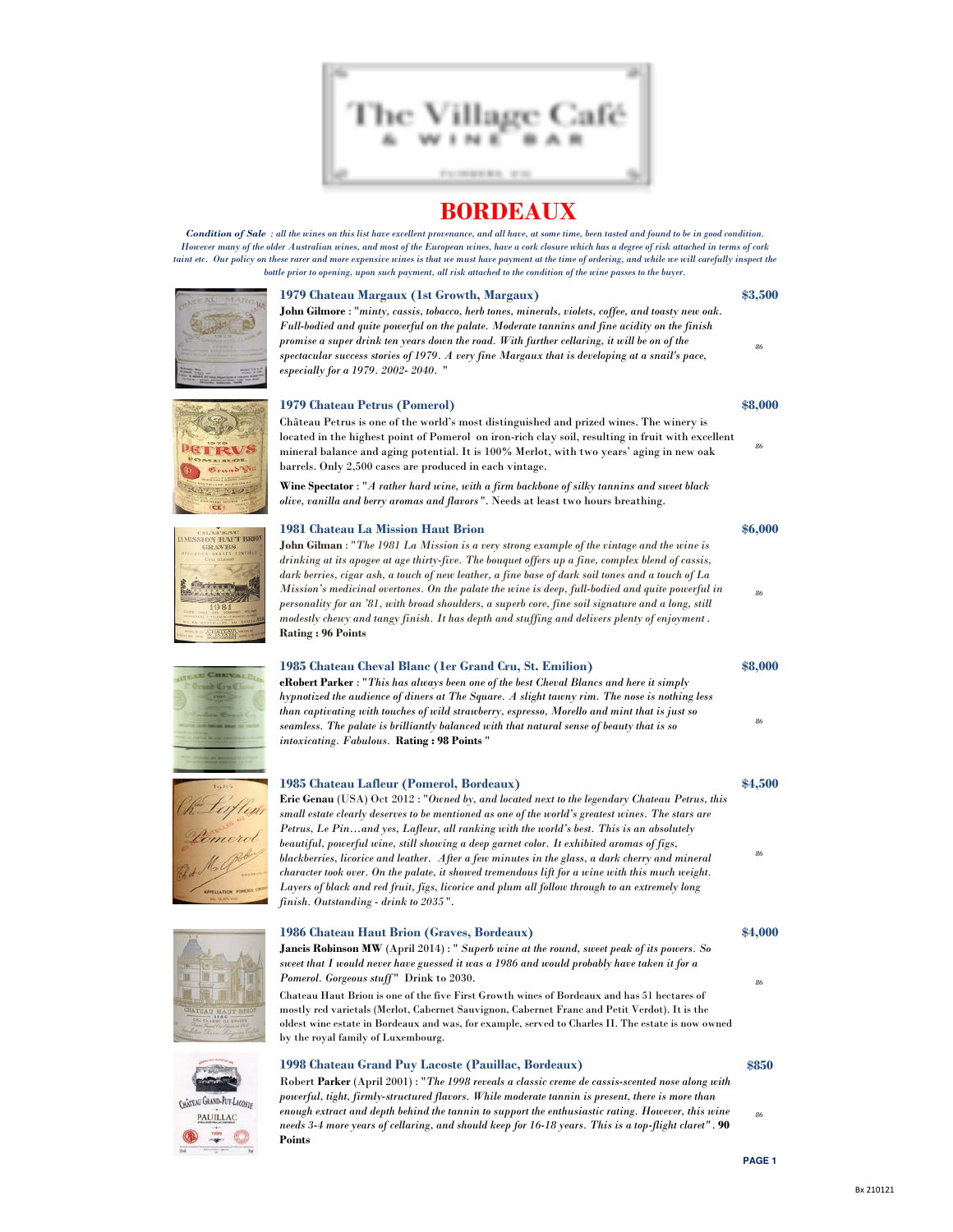

| 2001<br>Château<br><i>Grmens</i> |  |
|----------------------------------|--|
|                                  |  |

**DOMAINE DE CHEVALIER** 

P. J. R. Jan

PESSAC LEOGNAN

### 2000 Chateau Armens (St Emilion Grand Cru)

Decanter magazine : "Deep, bright colour. Well-handled, aromatic fruit – cherry/raspberry with a note of vanilla and spice. Smooth texture, again the flavour of dark fruits and spice on the palate, firm assertive finish . "

### 2001 Domaine de Chevalier (Grand Cru Classe de Graves) Pessac Leognan

Robert Parker: "Deep ruby/purple-colored with classic aromas of smoke, earth, black cherries, and creme de cassis, this elegant, layered 2001 possesses outstanding depth and richness as well as impeccable finesse, well-integrated wood, and a long, concentrated finish ". 90 Points



### 2001 Chateau Monbrison (Cru Bourgeois, Margaux, Bordeaux)

WF Roger Voss, WineEnthusiast : "One of the stars of Margaux, Monbrison 2001 is packed with rich, powerful black fruits, with open, generous fruit flavors and great new-wood flavors. This is an impressive, modern wine, powered with dense fruit, as well as some elegance and style. Rating : 91 Points "

the secret to drinking wonderful, but affordable claret is to focus on the truly great vintages, and then choose reputable but lesser known vineyards, & similarly, 2nd labels of famous Chateau.

> "2005 is surely Bordeaux's best vintage of this century so far - they were always chock full of everything – fruit, acidity, colour and tannin. However most tasted as though they should probably not be opened much **before**  $2020"$  Jancis Robinson, Feb 2015, "2005 Bordeaux at 10 years"



### 2005 Chateau Batailley (Pauillac, 5th Growth)

Wine Society (UK) : "2005 is a brilliant and exciting vintage for Bordeaux... Batailley delivers full-bodied, well-structured flavour with an extra dimension of finesse and elegance in this vintage. Probably the best wine ever made here "

## RONNE 2005 HAUT-MEDO

## 2005 Chateau Caronne Ste. Gemme (Cru Bourgeois, Haut Medoc)

Fine Wine magazine (UK) : "Château Caronne-Sainte-Gemme has a dark almost opaque colour with luscious blackberries and black currants on the nose. Very smooth attack, highlighted by fine tannins which are not astringent. Lovely wine which will age gracefully with all the characteristics of its strong Cabernet Sauvignon base. "



### 2005 Chateau Gaudin (Pauillac, Bordeaux) Alison Lowson : " One of only four independent chateaux left in Pauillac. Madame Linette Capdeville took over the seven ha. of vineyard from her grandfather and and her husband is the grower. Cabernet Sauvignon dominated. This is a powerful, dry wine with blackcurrant and ripe fruit aromas. Stylish, balanced Bordeaux with perfect blackberry ripeness nicely framed by oak. The tannins are strong which suggests good ageing potential ."

## 2005 Chateau Marquis D'Alesme (3rd Cru Classe, Margaux, Bordeaux)

Wine Spectator : "A wine with beautiful fruit and refined tannins. Blackberry, coffee and light vanilla on the nose and palate. Full-bodied and very silky, with velvety tannins and a long, flavorful finish - wonderful length. Very classy - this is right on the mark." Rating: 91 Points



\$320

\$250

WF

\$800

WF

\$195

\$275

WF

\$160

WF

\$160

WF

### **PAGE 2**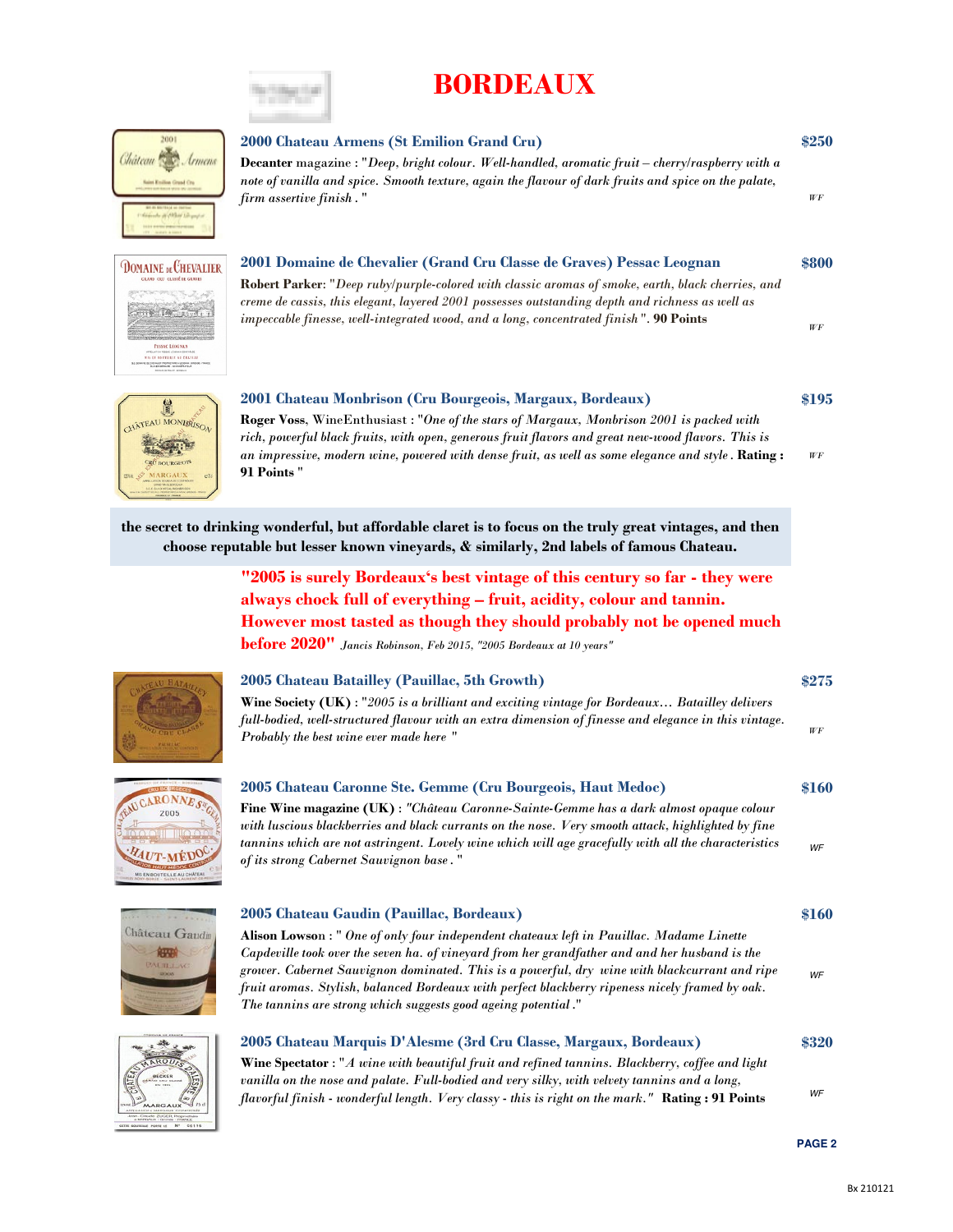

The Village Call a months

### 2005 Chateau Peyrabon ( Cru Bourgeois, Haut Medoc)

WF Robert Parker, Wine Advocate, 2015 : "After tasting nearly 200 wines, only a handful made the cut. One of the top examples was this  $10+$  year-old surprise from one of Bordeaux's all-time vintages. A seductive style of wine, this Peyrabon has a deep ruby/purple color and round, juicy blackcurrant and black cherry fruit along with some licorice and floral notes. It is medium-bodied, surprisingly silky and concentrated. Drink this sleeper of the vintage over the next 5-7 years. "

### "2009 will go down in history as the greatest Bordeaux vintage of all time." Stephen

2009 Chateau Bernadotte ( Cru Bourgeois, Haut Medoc)

Tanzer, International Wine Cellar



Stephen Tanzer : "Good full red. Redcurrant, mocha and cedary, smoky oak on the ripe nose, with a hint of peppery lift. Lush, ripe and concentrated, offering a dense, thick texture for this wine and a hint of salty herbs. Nicely subtle and perfumed in the mouth. Finishes with suave tannins and sneaky length. A sleeper of the vintage, for drinking over the next 15 years. Rating : 90 Points "

### 2009 Chateau Cantermerle ( 5me Cru Classe, Haut Medoc) James Suckling (Feb. 2012): "Gorgeous ripe fruit character, with loads of blueberries, blackberries

and flowers. Full body, with velvety tannins and a fruity, fresh, grapefruit aftertaste. Really beautiful. Best ever from here. Best after 2018 . Rating : 95 Points"

## $\frac{1}{2}$   $\frac{2009 \text{ Chateau Haut - Batailley (5me Cru Class, Paulilac)}}{255}$  \$255 laut Bataille Prancae

**CANTEMERLE** MIN EN BOUTEILLE AU CHÂT







 $2009$  $A_{U}$ r-Médo



DJM : an affordable introduction to Pomerol, this gently dry wine shows classic, soft plum fruits - while never going to be a great wine, this is what the English famously refer to as "GOC" (good, ordinary claret !)

present in this generously endowed, concentrated, low-acid Lanessan. The tannins are silky, and the overall impression is one of elegance, plumpness and beautiful intensity. This is a sleeper of the

### 2009 Chateau Senejac (Cru Bourgeois, Haut-Medoc)

vintage. It should keep for up to two decades." 92 Points



WF

\$140

\$225

WF

\$255

WF

WF

\$145

WF

\$95

WF

\$145





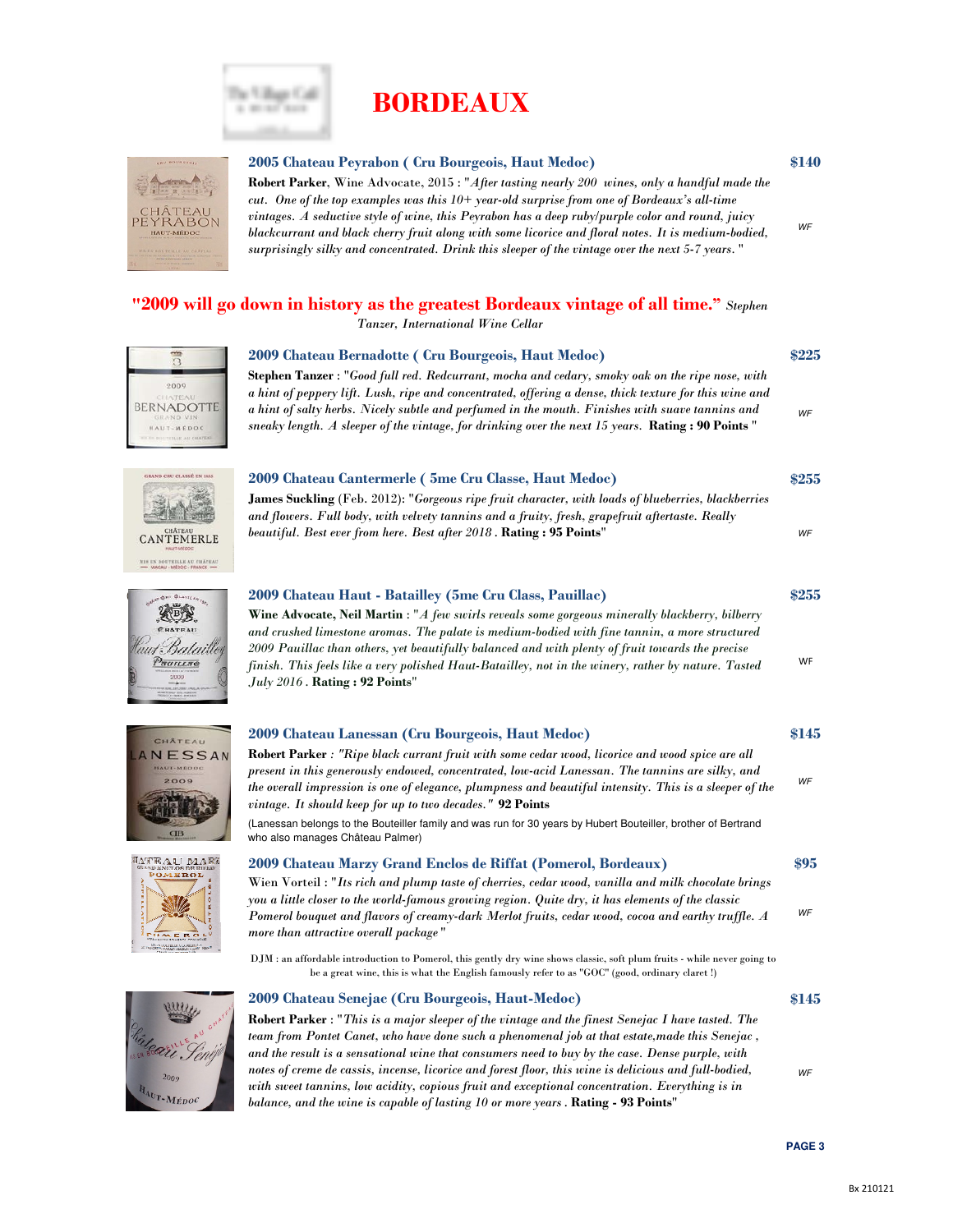

# CHATEAU TEYSSIER

The Village Call  $-100$ 

2009 Chateau Teyssier (Grand Cru, St Emilion)

Robert Parker : " The flagship property of Jonathan Maltus (his residence as well), this is the best Teyssier I have ever tasted. A tribute to his efforts, this blend of 85% Merlot and 15% Cabernet Franc over-achieves even in a great vintage like 2009. Opaque blue/purple, with notes of charcoal, blackberry, cassis and spring flowers as well as a hint of subtle background oak., the wine is opulent, sumptuously textured, dense, pure and multi-dimensional. It should drink well for at least a decade or more . Rating : 92 Points "

### 2009 Chapelle de Potensac (Medoc, Bordeaux) : 2nd wine of Ch. Potensac (Delon)



Andrew Caillard, MW : "Chapelle de Potensac, second wine of Chateau Potensac was created in 2002 by Jean-Hubert Delon, who also owns the famous Leovill las Cases property in St Julian. This elegant, traditionally made second wine possesses beautiful balance founded on smoothness and freshness. Its terroir of fine gravel and clay sands can be found in various parts of Potensac's historical terroir, on the edge of the village which is located in the north Medoc."

Another second label wine from a superb vintage - great value for a Bordeaux red with a bit of age

so, after the 2009 "greatest vintage of all time", comes the 2010 !

### "Producers and critics are resisting saying 'best ever', but this focussed, serious, ageworthy 2010 vintage is drawing comparisons to 1982 and even 1947" Decanter

2010 Chateau Bel Air (Cru Bourgeois, Haut Medoc, Bordeaux)

### 2010 Chateau Arnaud (Bordeaux Superieur, St. Emilion, Bordeaux)



K&L Wine : "While great vintages like 2010 produce some of the most famously expensive wines in Bordeaux, they also produce a wealth of drinkable, affordable wines of exceptional quality. This AOC Bordeaux is one such - round and ripe red and black fruits with just a hint of black licorice and a firm finish. This gem is well integrated with excellent structure and has a finish that is long, warm, and shows an excellent core of sweet fruit, finishing dry and concise. "

\$140

WF

WF

\$295

WF

\$120

WF

\$125

WF

\$140

WF







Gil Lempert-Schwarz (USA, June 2013) : "Hailing from one of the greatest vintages in the

\$125 2010 Chateau Bel-Orme Tronquoy de Lalande (Grand Bourgeois, Haut Medoc) James Suckling : "Attractive nose with loads of candied violets, raspberries and rose petals. Plum and some licorice. Full and nice texture on the palate with charming fruit and fine tannins. Enjoyable finish with medium length and a tasty licorice note. Drink from 2016. Rating : 90 Points"

John Gilman : "This estate, which lies next door to Sociando-Mallet, is owned by the Quié family that also owns the fine Château Rauzan-Gassies in Margaux. The 2010 has really turned out very well indeed and is one of the unqualified successes of the vintage in the Haut-Médoc. "

### 2010 Chateau Cantemerle (5me cru classe, Haut Medoc, Bordeaux)





**CANTEMERLE DOUTELLE AU CHATE** 

### 2010 Chateau de Sales (Pomerol)

Stephen Tanzer : "Good medium ruby. Blackcurrant, violet and a dusty mineral note on the deep nose. Dense, lush and chewy, offering, pure, precise dark berry and floral flavors. Finishes broad, saline and very long, with a density of texture and a degree of fruit concentration that I have never before found in De Sales - and that I didn't even think was possible in view of this estate's very sandy soils. Without doubt the best wine ever made by owner Bruno de Lambert. Well done . Rating : 90 Points"

WF

\$275

**PAGE 4**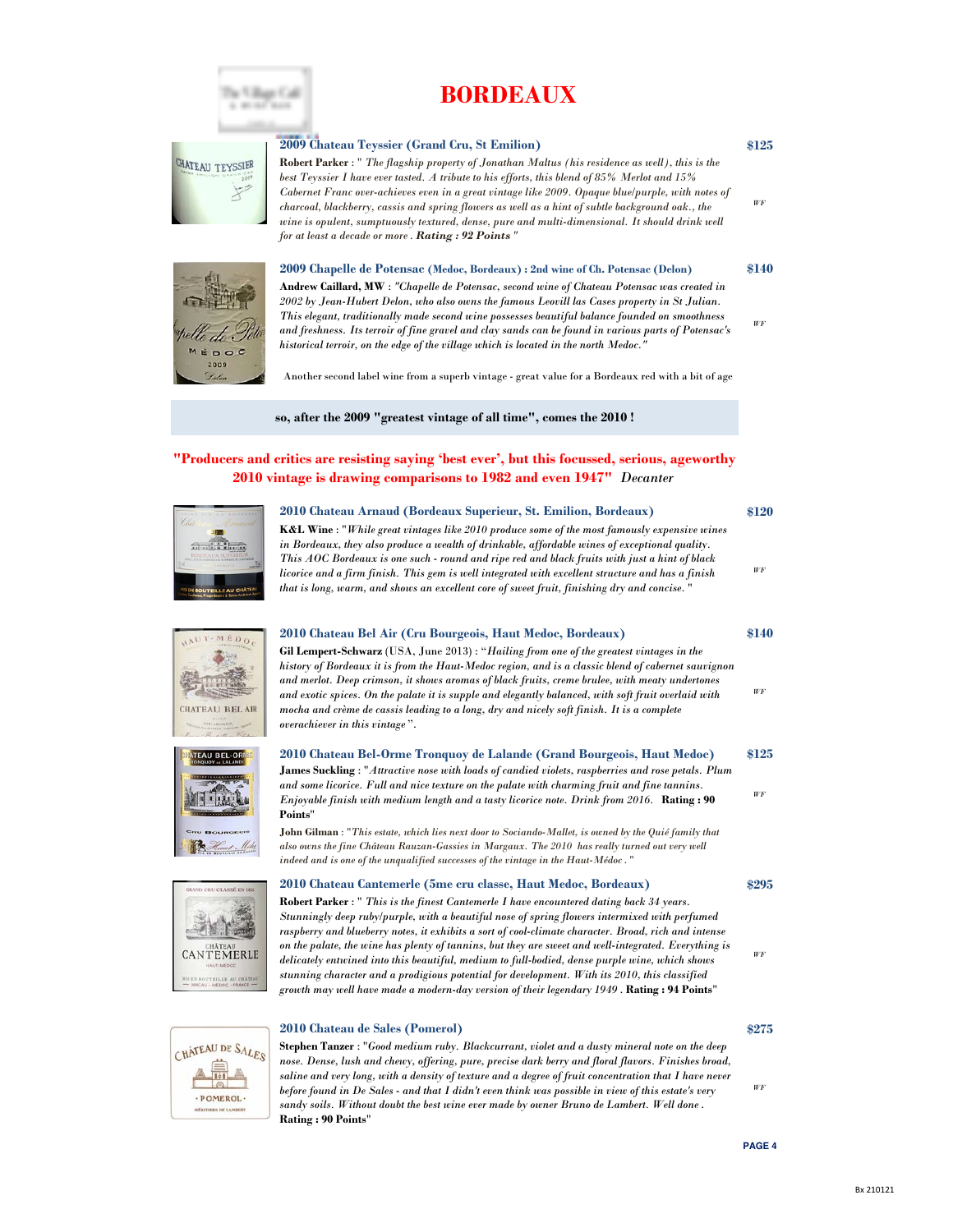



### \$375 2010 Chateau D'Issan (3me cru classe, Cantenac-Margaux, Bordeaux) Jancis Robertson : "Fresh-fruited dusty fragrance. Exhales class. This is the stuff. Finesse all the way through, with the finest of dry tannins "

Robert Parker : "A complete, medium to full-bodied, exquisite Margaux from this medieval, moatencircled, compellingly beautiful estate in the southern Medoc. It is a dense, purple-colored wine with beautiful aromatics of spring flowers, blueberries and black raspberries as well as hints of cassis, tar and charcoal. The wine is gorgeously pure, well-balanced, and soft enough to be approached in  $4-5$  years or cellared for  $25-30$ . Rating:  $95$  Points

### 2010 Chateau Fleur Cardinale Grand Cru (St Emilion)

**Robert Parker** : "Dense ruby/purple, it tips the scales at  $15\%$  natural alcohol and was bottled unfined and unfiltered. Full-bodied in texture, it offers up loads of blueberry, blackberry and raspberry fruit intermixed with some cedar, vanilla and a touch of spring flowers. Impressively built, with good acidity and light tannin, this is a superb example of wine that reaches its prime in 3 or 4 years and lasts two decades. It's right up there with their brilliant 2005 Rating : 95 Points"

### 2010 Chateau Haut-Bages-Liberal (5me cru classe, Pauillac, Bordeaux)

Stephen Tanzer : "Fruity, bright aromas of red cherry, red berries and flowers, complicated by cedar and graphite. Then light and lively in the mouth, with strawberry, raspberry and smoky dark cherry flavors complicated by hints of white pepper and gunflint. The finish features a lingering floral note and chewy tannins that will need some time to resolve but seem polished enough to guarantee a bright future. This is an excellent, classically styled Haut-Bages Liberal, just a step below the first growths. Rating : 94 Points

### 2010 Chateau Lanessan (Cru Bourgeois, Haut Medoc, Bordeaux)

James Suckling : "2009 was for many the best vintage ever produced by this estate, then along came 2010 ! Aromas of currants, plums, and minerals follow through full body, with chewy tannins and a chewy finish. Quite firm, smoky cassis fruit, fine middle depth and elegant structure. Serious depth to this wine. Drink 2014-20 Rating: 92 Points "

### 2010 Chateau La Confession (Grand Cru, St Emilion, Bordeaux)

Robert Parker : "a blend of 71% Merlot and 29% Cabernet Franc that tips the scales at a boisterous 14.7% natural alcohol. This is a sensational wine - opaque purple, with an exquisite nose of blueberry liqueur, black raspberries, licorice, graphite, and forest floor, the wine has fabulous fruit, a multi-dimensional mouthfeel, full-bodied opulence, and a stunning finish. There is plenty of tannin to carry it nicely for 15 or more years. Rating: 95 Points"



### 2010 Chateau L'Arrosee (Grand Cru, St. Emilion, Bordeaux)

Neil Martin, e-Robert Parker : "The nose on the L'Arrosée is more reticent than its peers; yet welldefined and terroir-driven, unfurling in the glass with mineral-rich black and red fruit intermingled. The palate has a structured, mineral-driven entry with very well judged acidity. There is a lovely core of black tobacco-infused fruit and a very composed, complex finish. Excellent. Tasted January 2014. Rating : 93 Points"



WF

\$475

WF

\$375

WF

\$355

WF

\$155

WF

\$225

WF









 $\overline{AB}$ 

ONFESSIO SAINT EMP



TLEUR ARDINALE SAINT ÉMILION GRAND CRU 2010

Chateau t Bages Libi